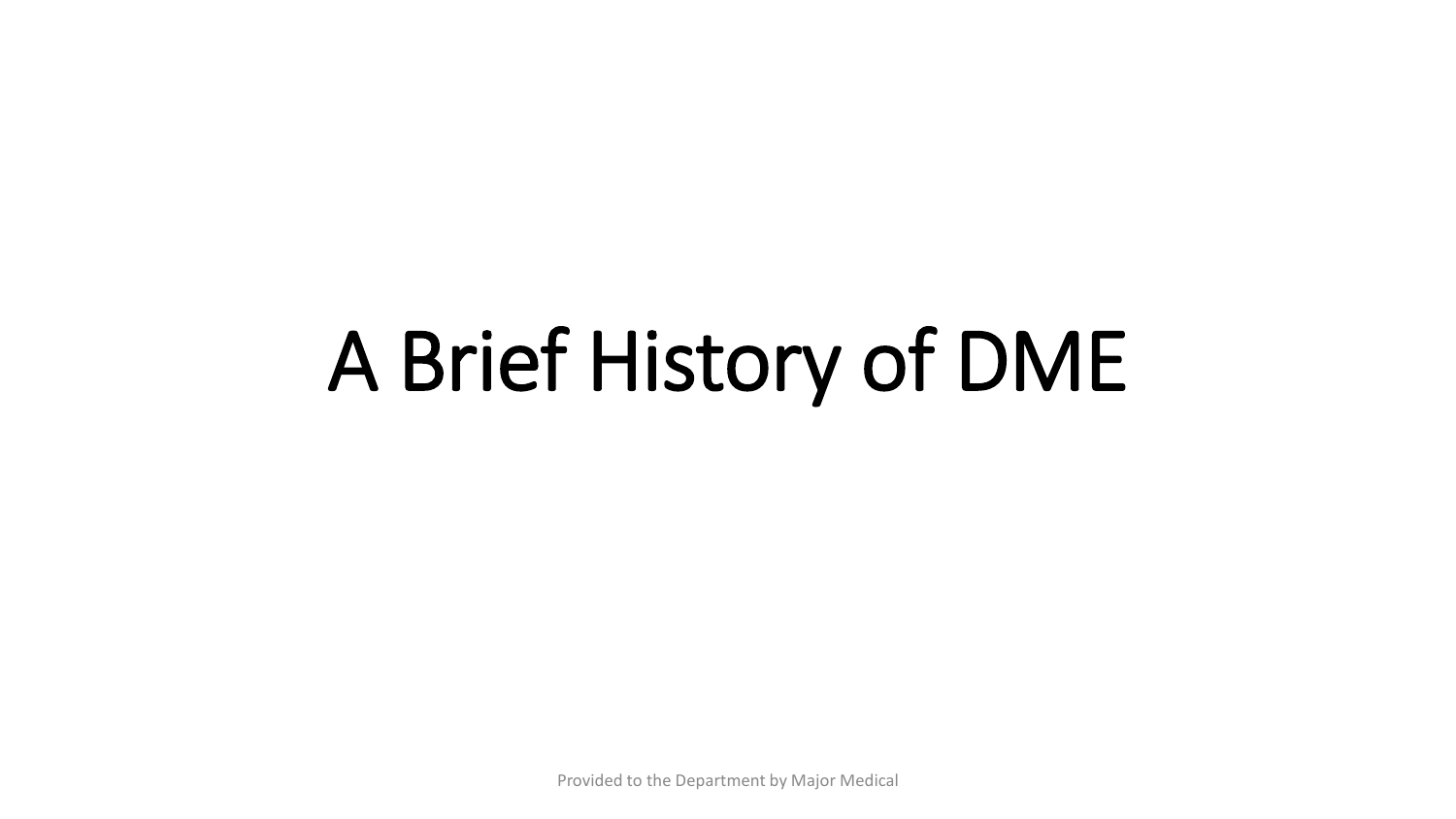# History of Cuts to Home Medical Equipment\*

Page 1

| Year                                                                         | <b>Reduction</b>                                                                                                                                 |  |  |
|------------------------------------------------------------------------------|--------------------------------------------------------------------------------------------------------------------------------------------------|--|--|
| 1997 - Balanced Budget Act of 1997 (BBA)                                     | <b>30% reduction</b> in Home Oxygen Therapy                                                                                                      |  |  |
| 2003 - Medicare Modernization Act of 2003 (MMA)                              | \$7 billion reduction in HME over 10 years                                                                                                       |  |  |
| <b>2005</b> - Deficit Reduction Act (DRA)                                    | \$500 million reduction, Reduced rental period on<br><b>Certain HME</b>                                                                          |  |  |
| 2008 - Medicare Improvements for Patients &<br>Providers Act of 2008 (MIPPA) | \$3-4 billion (9.5%) reduction in HME nationwide,<br>Required implementation of Competitive Bidding                                              |  |  |
| <b>2010</b> - Patient Protection & Affordable Care Act                       | \$6-8 billion reduction in HME over 10 years                                                                                                     |  |  |
| 2011 - Competitive Bidding Program: Round 1 Re-Bid                           | \$8.4 billion (32%) reduction over 3 years in nine<br>metropolitan areas                                                                         |  |  |
| 2013 - Competitive Bidding Program: Round 2                                  | \$12.84 billion (45%) reduction over 3 years in 100<br>metropolitan areas, 72% reduction over 3 years in<br>diabetic testing supplies nationwide |  |  |
| <b>2014</b> - Competitive Bidding Program: Round 1 Re-<br>Compete            | \$12.9 billion (37%) reduction over 3 years in select<br>Provided to the Department EMAM He intetropolitan areas                                 |  |  |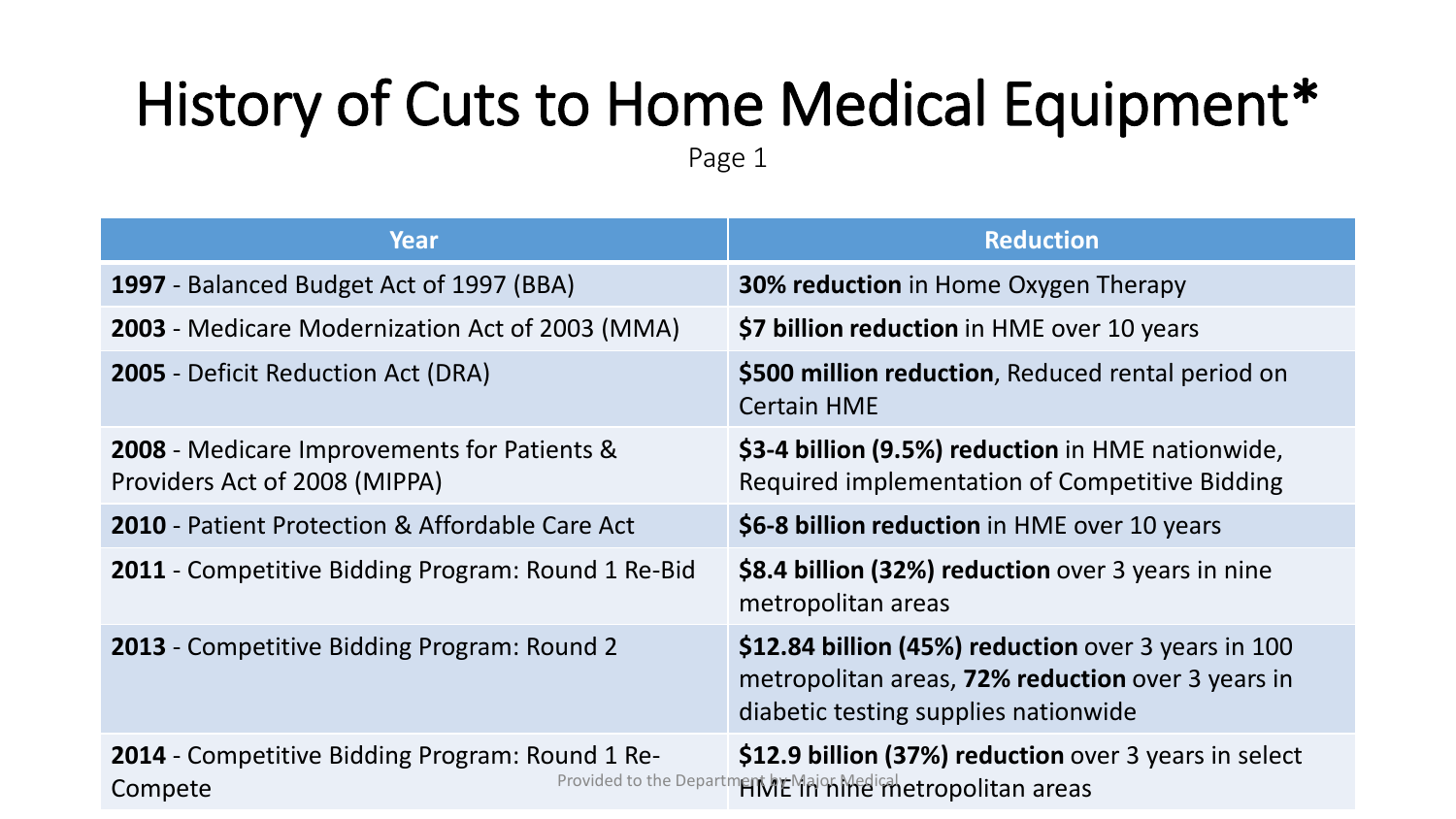# History of Cuts to Home Medical Equipment\*

Page 2

| Year                                                                                           | <b>Reduction</b>                                                                                                                                                                                     |  |  |
|------------------------------------------------------------------------------------------------|------------------------------------------------------------------------------------------------------------------------------------------------------------------------------------------------------|--|--|
| 2014 - Competitive Bidding Program: Nationwide<br>Expansion                                    | \$4.4 billion reduction over 5 years in select HME<br>nationwide starting January 2016                                                                                                               |  |  |
| 2015 - Competitive Bidding Prices for Complex Rehab<br><b>Technology Accessories</b>           | Up to 40% reduction for Complex Rehab Technology<br>accessories starting January 2016                                                                                                                |  |  |
| <b>2015</b> - CMS Notice on Web site: Changing Codes &<br><b>Reimbursement for Ventilators</b> | <b>33.5% reduction</b> on positive pressure support and<br>volume ventilators starting January 2016                                                                                                  |  |  |
| 2015 - Omnibus Bill                                                                            | \$4.3 billion reduction over 10 years in HME State<br>Medicaid programs by limiting the federal portion of<br>Medicaid funding to the Competitive Bidding rates for<br><b>Medicare starting 2019</b> |  |  |
| 2016 - 21st Century CURES Act                                                                  | \$370 million reduction over 1 year in advancing<br><b>Medicaid cuts</b>                                                                                                                             |  |  |
| <b>2017 - TRICARE Cuts to HME</b><br>Provided to the Departmen                                 | <b>30-60% reduction</b> on select HME driven by Medicare<br>reimbursement changes to which TRICARE is<br>statutorily tied                                                                            |  |  |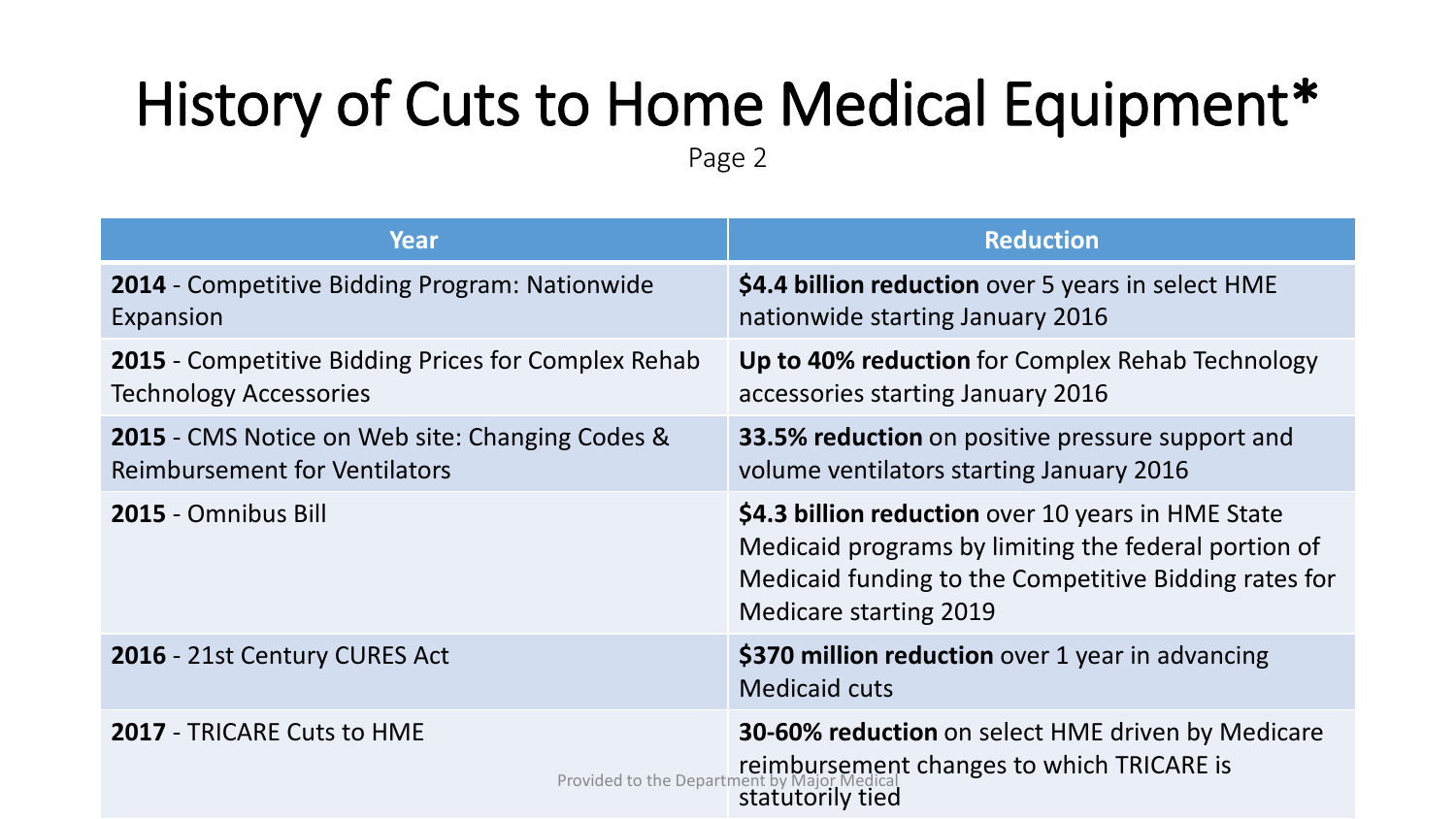# History of Cuts to Home Medical Equipment\*

Page 3

| Year                                                       | <b>Reduction</b>                                                                                                                                                                                                                                                     |
|------------------------------------------------------------|----------------------------------------------------------------------------------------------------------------------------------------------------------------------------------------------------------------------------------------------------------------------|
| 2017 - Home Oxygen Therapy "Double Dip"                    | 9% less on average in reimbursement for stationary<br>concentrators in non-rural areas                                                                                                                                                                               |
| 2018 - Interim Final Rule for Competitive Bidding          | \$360 million increase over 7 months in<br>reimbursement in extending the 50/50 blended<br>transition period for "rural" and "non-contiguous"<br>non-bid areas in the nationwide expansion of<br>Competitive Bidding; temporary relief expires<br>December 31, 2018. |
| *Information Provided by American Association for Homecare |                                                                                                                                                                                                                                                                      |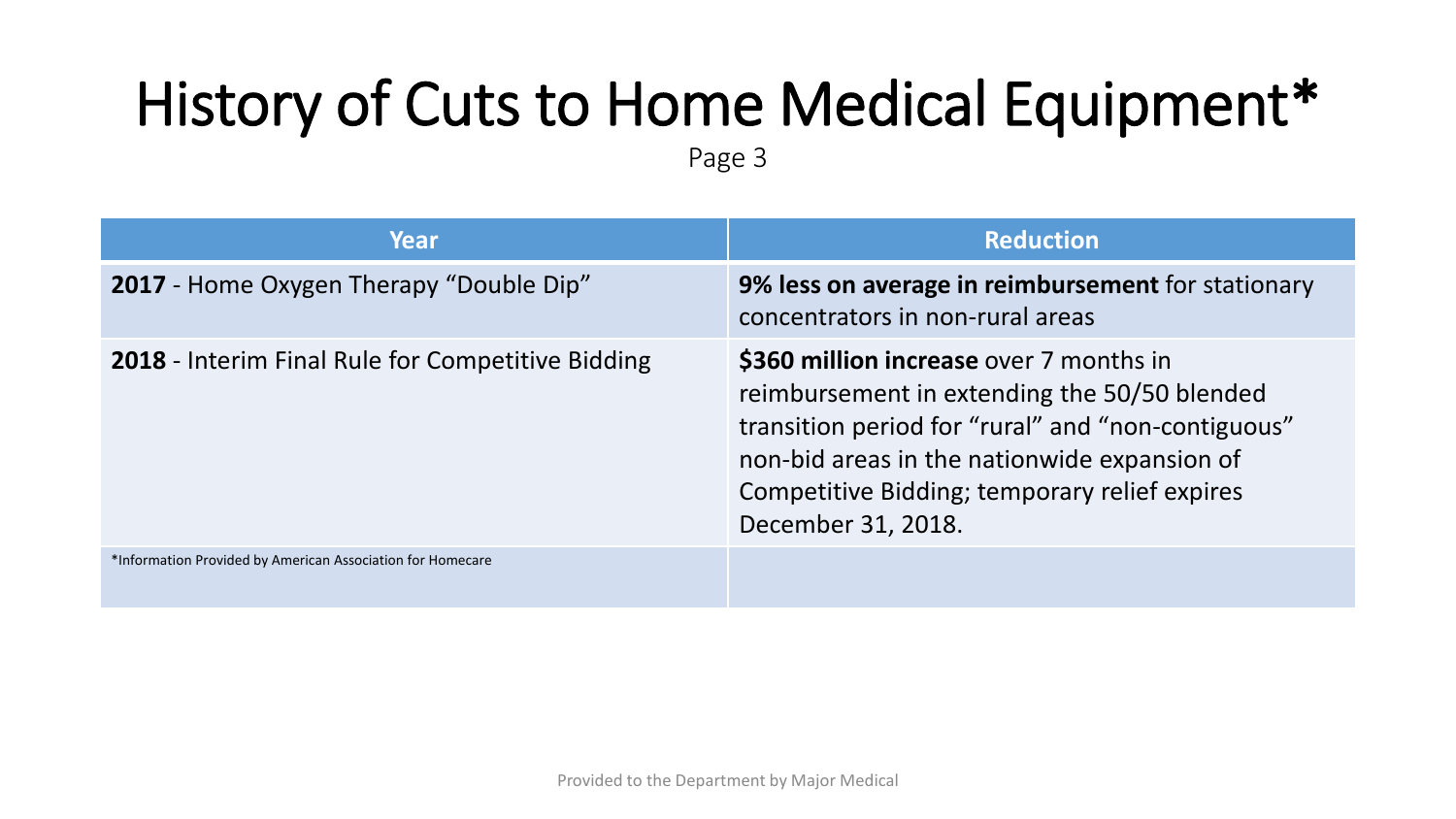#### Medicaid Cuts – March 16, 2018

# **43% - 74%** (across key items)

Provided to the Department by Major Medical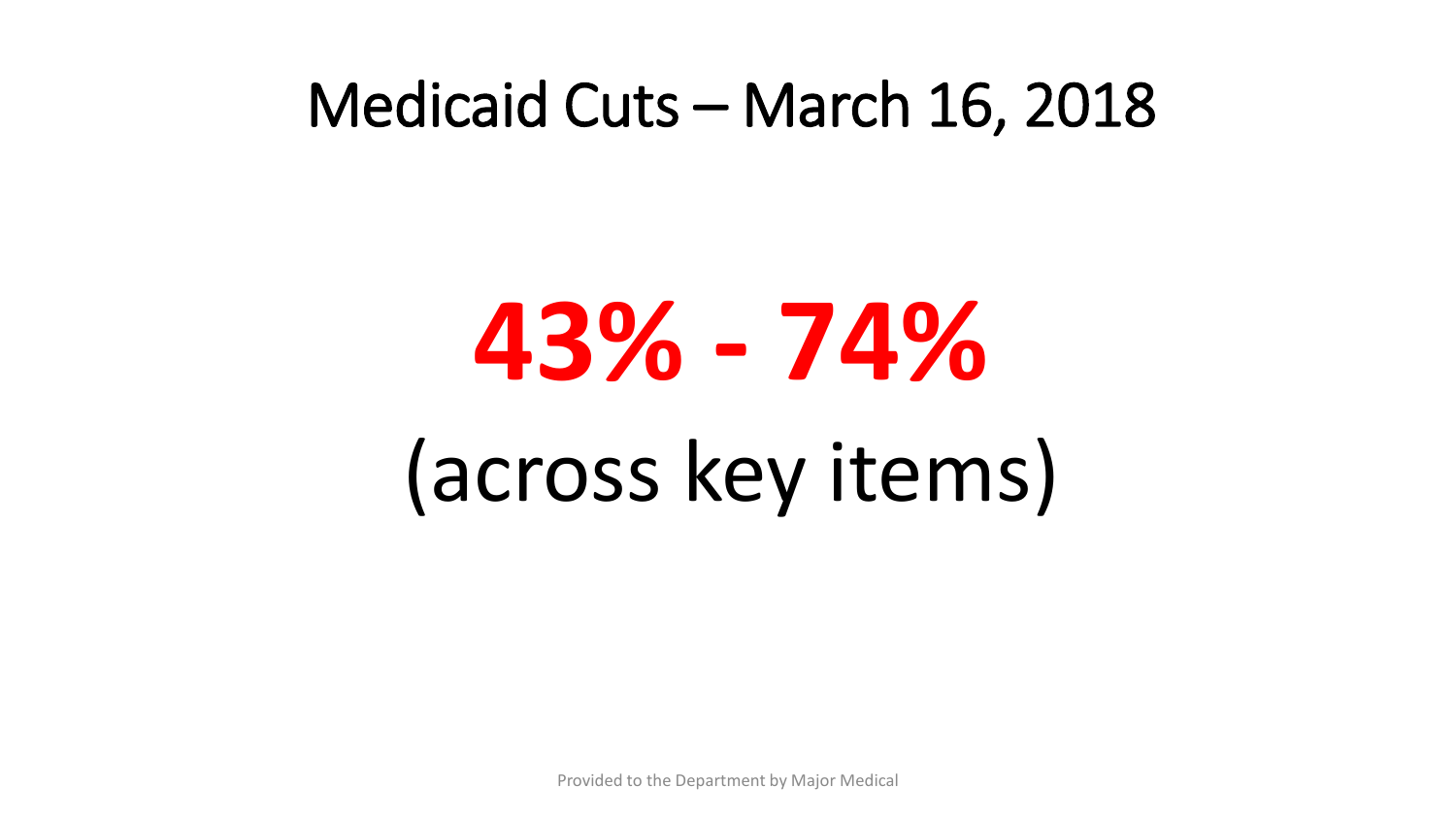# Estimated Number of DME Suppliers from Nov 2010 until Jan 2019\*

| <b>State</b>                                                     | <b>November 2010</b> | <b>January 2018</b> | <b>January 2019</b> | <b>Difference Between</b><br><b>Nov 2010 and Jan 2019</b> |
|------------------------------------------------------------------|----------------------|---------------------|---------------------|-----------------------------------------------------------|
| Arizona                                                          | 243                  | 176                 | 176                 | $-27.6%$                                                  |
| California                                                       | 1136                 | 636                 | 625                 | $-45.0%$                                                  |
| <b>Nebraska</b>                                                  | 122                  | 102                 | 92                  | $-24.6%$                                                  |
| Oklahoma                                                         | 274                  | 177                 | 172                 | $-37.2%$                                                  |
| Oregon                                                           | 139                  | 109                 | 108                 | $-22.3%$                                                  |
| Wyoming                                                          | 55                   | 48                  | 47                  | $-14.5%$                                                  |
| Colorado                                                         | 209                  | 189                 | 170                 | $-18.7%$                                                  |
| Nationally                                                       | 14,066               | 9,716               | 9,195               | $-34.6%$                                                  |
| *Information Provided by<br>American Association for<br>Homecare |                      |                     |                     |                                                           |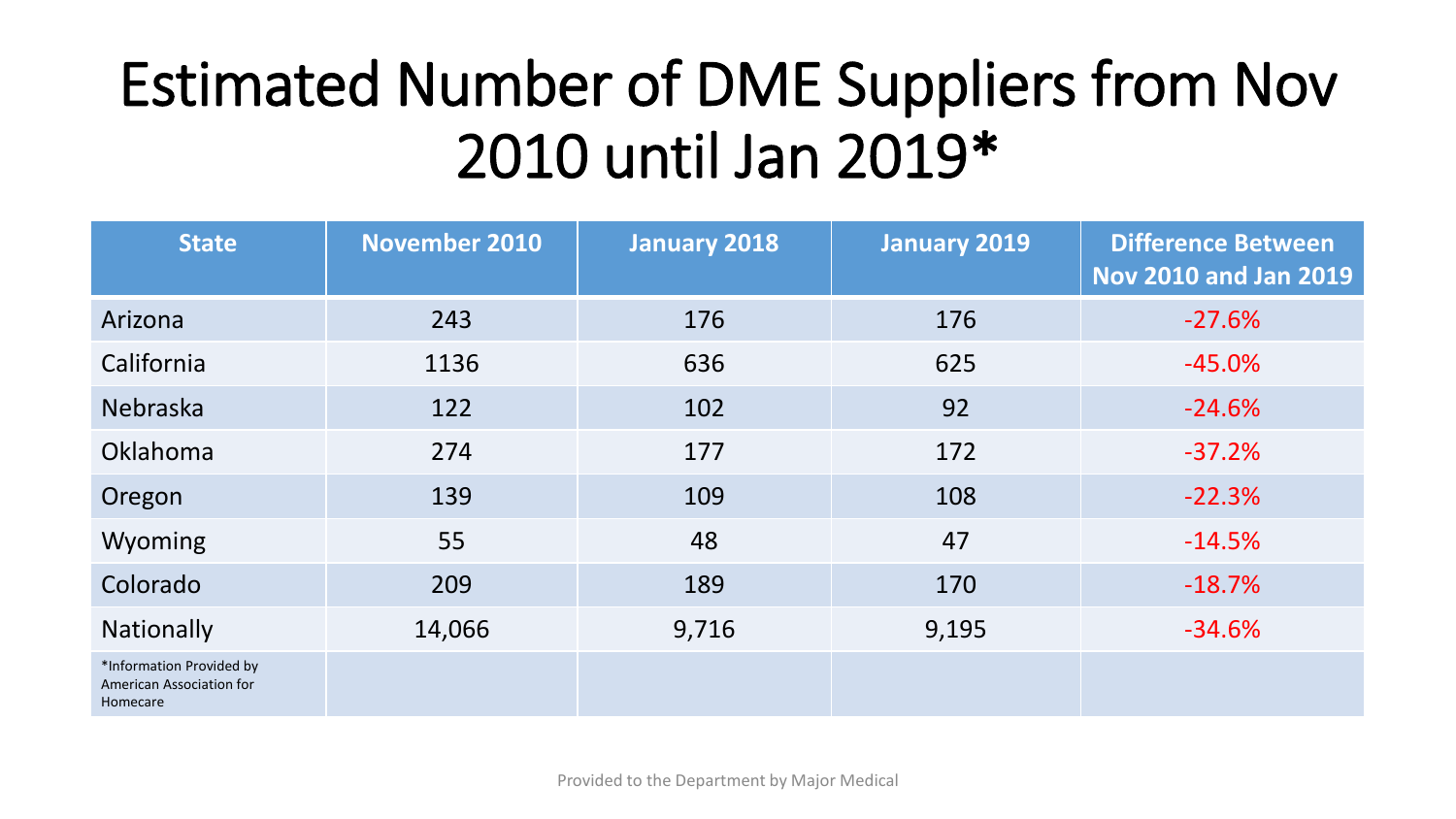# One Price Pays for Everything

- Reimbursement is based on a HCPCS Code
- The HCPCS Price Includes:
	- Cost of Product (Which includes yearly price increases)
	- Freight
	- Overhead (Buildings, Vans, Computers, Staff, Utilities, Accreditation, Licenses, etc.)
	- Any Repairs Needed if Rented
	- After Hours on Call
	- Paperwork/Authorizations
	- Billing
	- Collecting
	- Servicing clients in the home, including rural areas that may be 2-3 each way from a providers location